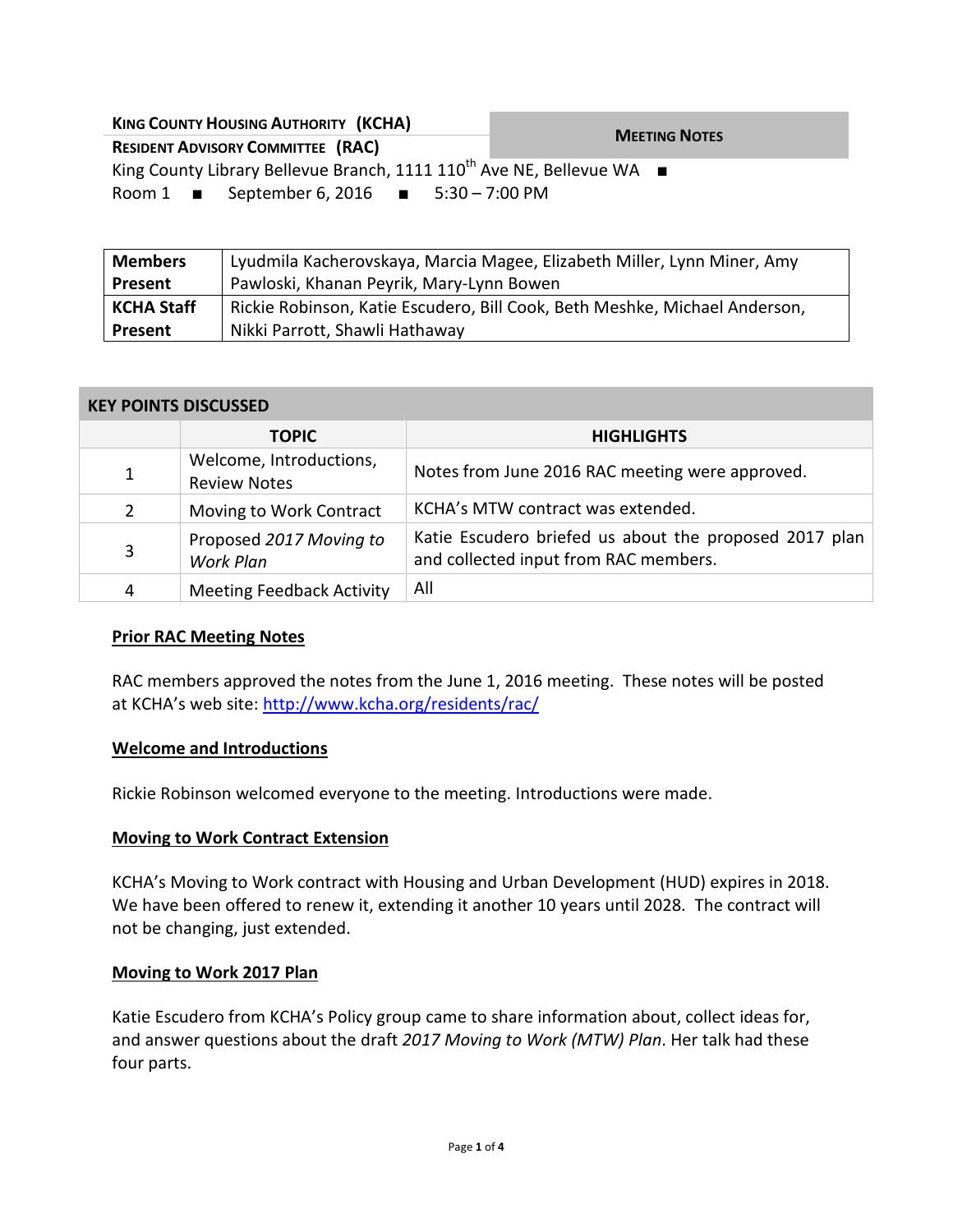1. What it means to be a Moving to Work (MTW) agency.

MTW gives Public Housing Agencies exemptions from many existing public housing and voucher choice (Section 8) rules and more flexibility with how they use their Federal funds in order to better serve local needs. Because of this flexibility, since we became a MTW agency in 2003 KCHA has been able to serve 39% more households than we were serving before.

- 2. What will we keep doing as an MTW agency in 2017? These items were approved in prior MTW plans and do not need to be re-approved in the 2017 plan. Listed below are ongoing goals KCHA will continue to pursue through its MTW flexibility in 2017:
	- a. Expanding housing opportunities for low-income King County residents by adding an additional 485 households to our federally subsidized programs in 2016-2017.
	- b. Increasing access to high opportunity neighborhoods by implementing multi-tiered payment standards, providing supportive services to families pursuing these areas, and seeking opportunities to acquire and develop units in these neighborhoods.
	- c. Supporting families in gaining grater economic independence by developing and evaluating programs that promote improved economic outcomes among residents and their children.
	- d. Preserving our existing affordable housing stock by investing \$15.5 million in capital improvement projects. Katie handed out a list of proposed 2017 Capital Improvement Projects listing planned improvements. Every year the properties on the list of properties to improve changes. These are the properties on the list for 2017:

Ballinger Homes, Boulevard Manor, Burien Vets House, Cascade Homes, Firwood Circle, Forest Glen, Juanita Court, Juanita Trace, Kings Court, Kirkland Place, Lake House, Northridge, Valli Kee, and Yardley Arms.

- e. Serving diverse populations, such as those exiting homelessness or a domestic violence situation, with targeted supportive housing programs.
- f. Increasing operational efficiency by streamlining business processes and adopting new technologies.
- 3. For 2017, we don't have any brand new activities for which KCHA would need a waiver from the usual HUD rules in order to implement. In 2017 we propose to fine tune and ramp up our existing programs. These are the new activities KCHA is proposing in the draft *2017 MTW Plan.*
	- a. Strengthening landlord relationships by creating a landlord liaison staff position dedicated to recruitment, retention and relationship-building with landlords.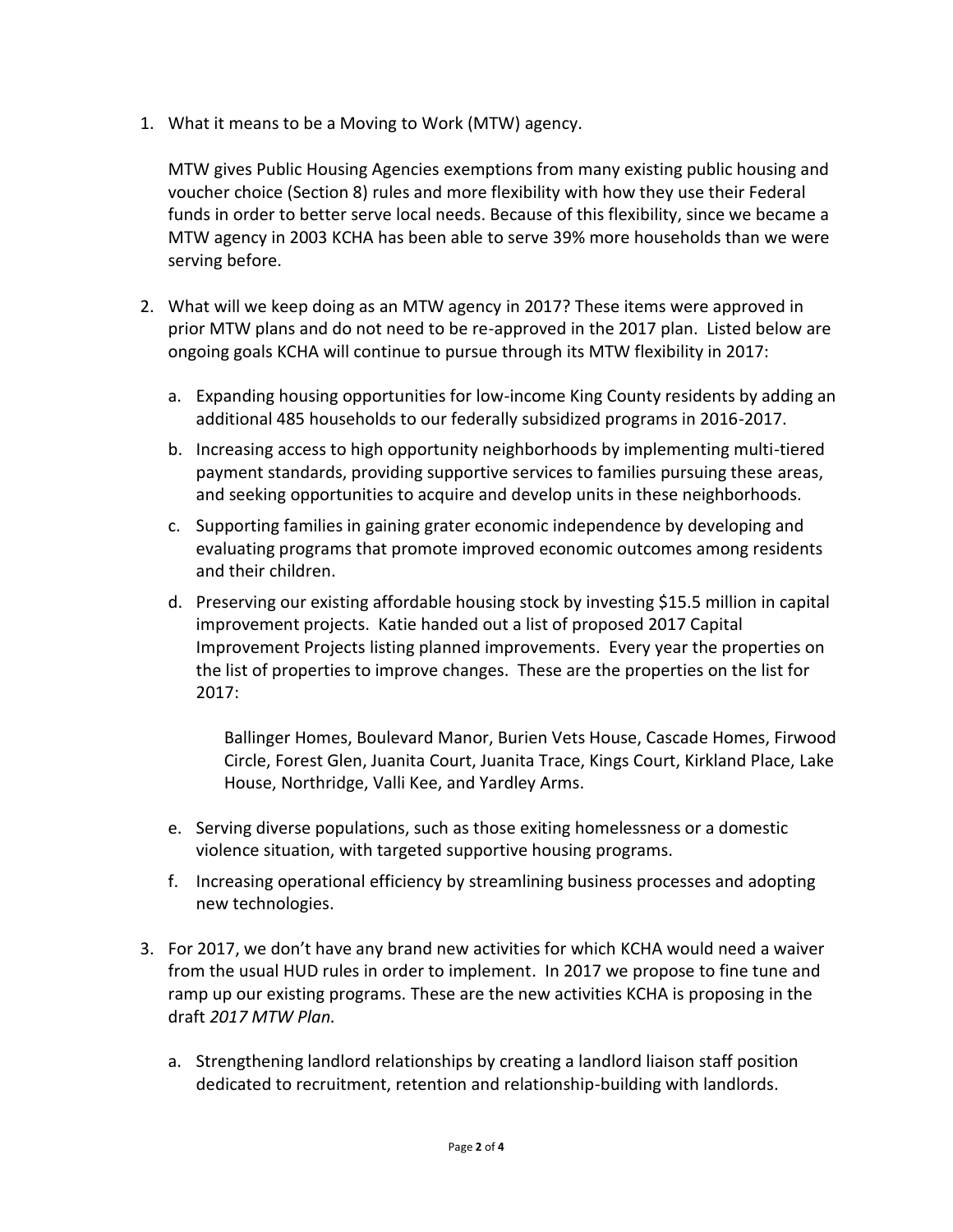- b. Increasing voucher holder' success leasing up by dedicating additional resources to assist vulnerable households that may be exiting homelessness and struggling to find a place to live. Potential supports include a rent readiness program and discretionary funds for deposits, application fees, and moving costs.
- c. Streamlining the move process by not doing a full income recertification every time a resident requests to move units. A household's recertification schedule would remain on the same biennial or triennial review schedule whether or not that household moves.
- d. Expanding flexible rental assistance by experimenting with new ways to effectively use housing assistance dollars to successfully address the needs of our region's growing homeless population.
- 4. RAC members' feedback about the proposed *2017 MTW Plan*. Katie will present the 2017 MTW Plan to the KCHA Board of Commissioners in October 2016, and will incorporate RAC member comments in her presentation to the Board.

Comments from September 6, 2016 meeting in Bellevue:

- a. Residents living in KCHA-owned properties would like to have the choice to pay rent electronically and/or automatically, but not require electronic payment. Bill Cook responded that this doesn't require MTW approval. It is a matter of whether the software KCHA uses can do it. KCHA is looking into this now and hopes to have a preliminary recommendation about electronic payment of rent by the end of 2016.
- b. KCHA should buy more mobile home and manufactured home parks. KCHA should consider establishing new mobile home and manufactured home parks if KCHA can acquire unused land.
- c. The 2017 Plan looks good.
- d. Some KCHA-owned properties do not have enough parking (e.g. Northwood, Northlake House). Nikki Parrot and Bill Cook said that converting some properties such as Northwood and Northlake House from Project-Based Section 8 to Public Housing will produce in more capital funds for those properties and puts them on the "radar screen" of Nikki's department, which typically only upgrades Public Housing properties.
- e. Increase energy improvements at more properties, such as replace light bulbs with high efficiency LED bulbs.
- f. KCHA needs to help residents remain comfortable (cool enough) in the summer, even though the climate is warming up.
- g. Create more senior/disabled buildings with elevators, including at Family developments. Have more backup-generators to run elevators when the power goes out.